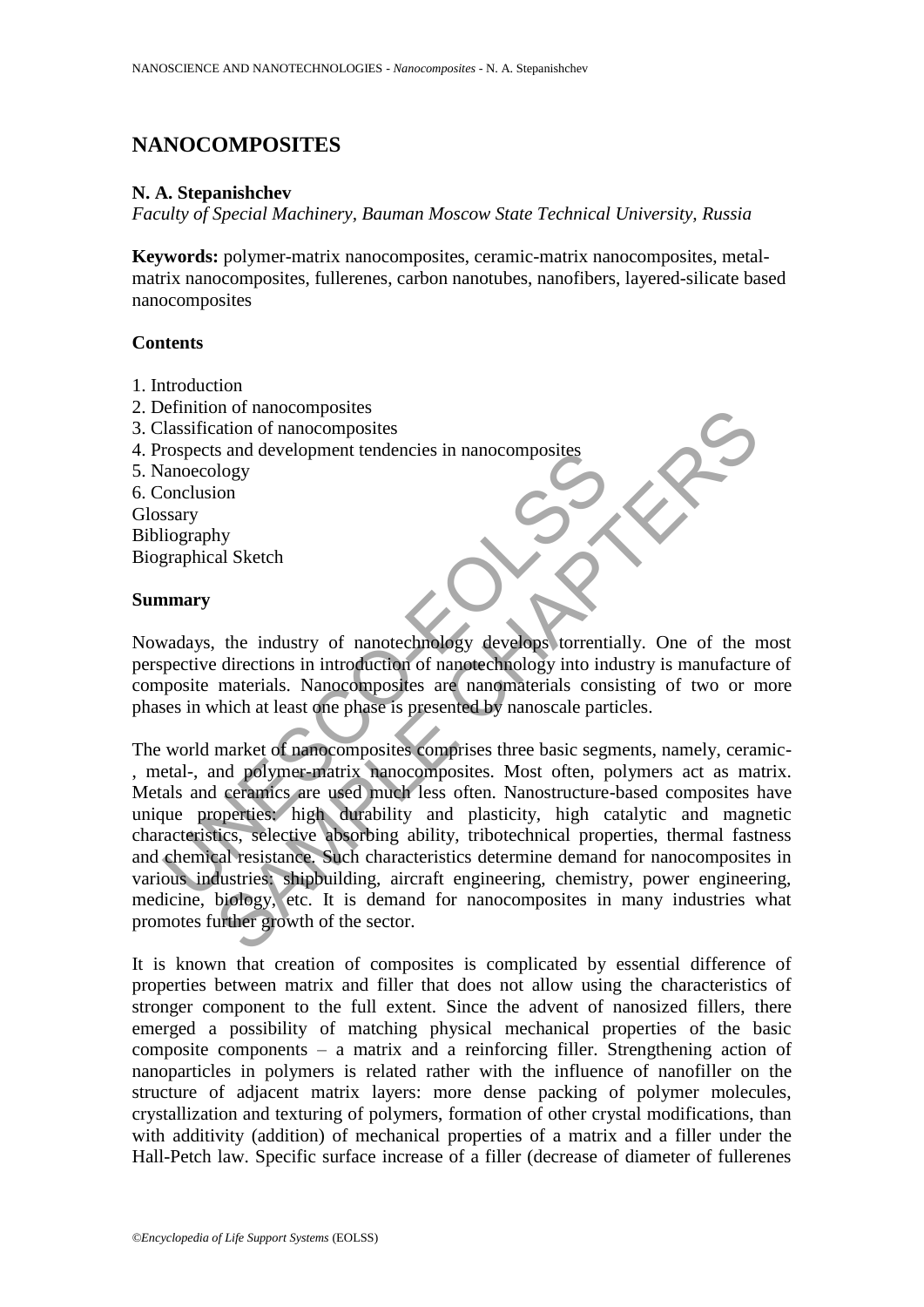or nanotubes) improves both its interaction with a matrix and properties of a composite as a whole. In this regard, homogeneous distribution of nanoparticles in a matrix is of much importance. Such distribution could be achieved only at very low concentration of nanoparticles (usually not more than 0,5 % by weight). This became possible due to very high specific area of the nanofiller surface which sometimes exceeds 1000  $m^2/g$ depending on nanoparticle type.

The analysis of available information on nanocomposites leads to a conclusion that this research trend has huge prospects. The problems that were considered insoluble recently, now are on the agenda. For example, artificial heart valves are under development from analogy with natural model. Such valves combining advantages of mechanical and biological artificial limbs will have almost unlimited lifetime. These structures will be weaved from a nanofiber (a yarn of long nanotubes) by means of the newest technologies of microknitting manufacture.

With the advent of long carbon nanotubes, creation of heavy-duty ropes which can be used, in particular, in construction of a space elevator that will replace modern powerconsuming, not ecofriendly and rather dangerous way of payload delivery into orbit also is predicted.

### **1. Introduction**

### **1.1. The General Concepts of Composites**

In the advent of long carbon nanotubes, creation of heavy-d<br>
1, in particular, in construction of a space elevator that will<br>
suming, not ecofriendly and rather dangerous way of payloac<br>
redicted.<br> **The General Concepts of** and only the state of the method of the method of the method of the method of the method of the method of a pack of the method of a pack of payload delivery into orbit the tricular, in construction of a space elevator that Composite materials (composites) are the multicomponent materials consisting, as a rule, of a plastic basis (matrix), reinforced (strengthened) by the fillers of high durability, rigidity etc. Combining of diverse substances leads to creation of a new material with properties qualitatively different from properties of individual components. By means of changing the structure of matrix and filler, their ratio and filler orientation, one receive a wide spectrum of materials with required set of characters. Many composites surpass traditional materials and alloys in respect of mechanical properties; at the same time, they are lighter. Use of composites usually allows both reducing weight of a construction and retaining or improving its mechanical characteristics.

Ability of minor fiber additives to increase considerably durability and viscosity of fragile materials was known since the most ancient times. The Old Testament (the Outcome, Chapter 5) narrates that Ancient Egyptians added straw as filler into bricks in order to increase their durability and to prevent cracking at drying in the hot sun. Many nations had similar technologies. The Incas used plant fibers in ceramics manufacturing, and English builders added a few hair in plaster until recently.

Covers for the Egyptian mummies made of pieces of fabric or papyrus impregnated with resin or glue are another example of Ancient Egyptian composite structures. This material (papier-mache) has been rediscovered only in 18th century (paper pieces were used instead of papyrus) and was popular to the middle of 20th century. Papier-mache was used for manufacturing of toys, advertising dummies, and sometimes even furniture. During the Second World War, this method was used for manufacturing of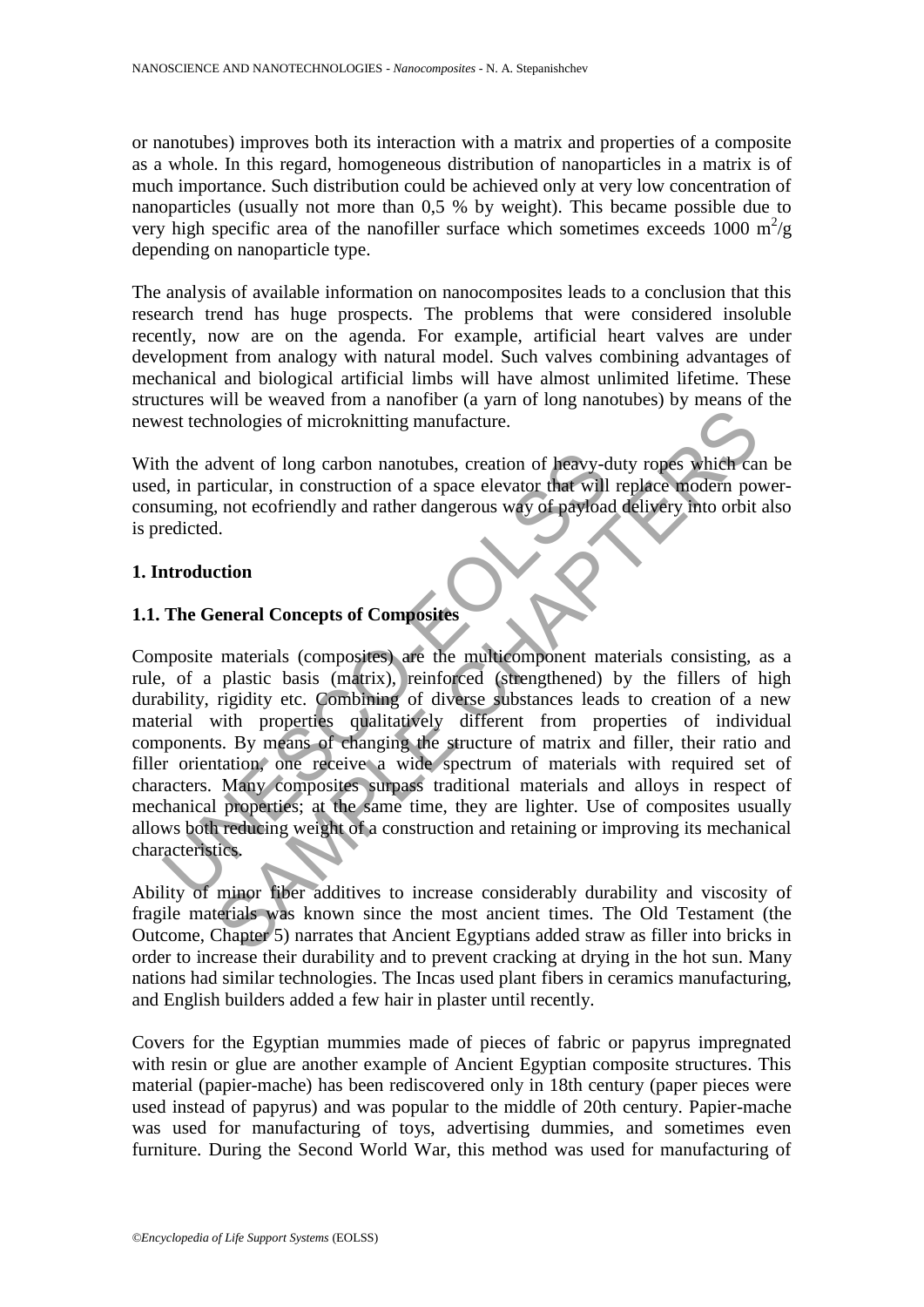fuel tanks of planes. Painters sized canvas by special formulations before working, so canvas got quite different properties.

The ability of composites to adapt to the service conditions promotes their rapid development (Figure 1). Modern representatives of composite materials are fiberglasses, carbon fiber reinforced plastics (CFRP), organoplastics, metal composites, carboncarbon materials and many others.



Figure 1. Historical trend of new materials development

# **1.1.1. Polymeric Composite Materials (PCM)**

Composites that comprise polymeric material as a matrix (binder) are one of the most numerous and diverse kinds of materials. Their application in various fields gives considerable economic benefit. For example, use of PCM in manufacturing of space and aviation machinery allows saving the flying machine weight up to 30 %. Accordingly, weight reduction of an artificial satellite in the earth orbit by 1 kg saves more than 1,000 dollars. Air bus А-380 could not be created without the use of CFRP at all.

A number of various substances are used as filler in PCM. The basic groups of PCM are as follows.

- (a) *Fiberglasses*: the polymeric composite materials reinforced by glass fibers molded from smelted inorganic glass. Most commonly, a matrix is thermosetting synthetic resins (phenolic, epoxide, polyester, etc.), and thermoplastic polymers (polyamides, polyethylene, polystyrene, etc.). These materials have enough high durability, low heat conductivity, high electro-insulating properties; moreover, they are transparent for radio waves.
- (b) *CFRP*: these polymeric composites contain carbon fibers as a filler. Carbon fibers are derived from synthetic and natural fibers on the basis of cellulose, copolymers of acrylonitrile, oil and coal pitches and so on. The fibers are thermally processed, as a rule, in three stages (oxidation – 220 °C, carbonization – 1000–1500 °C, and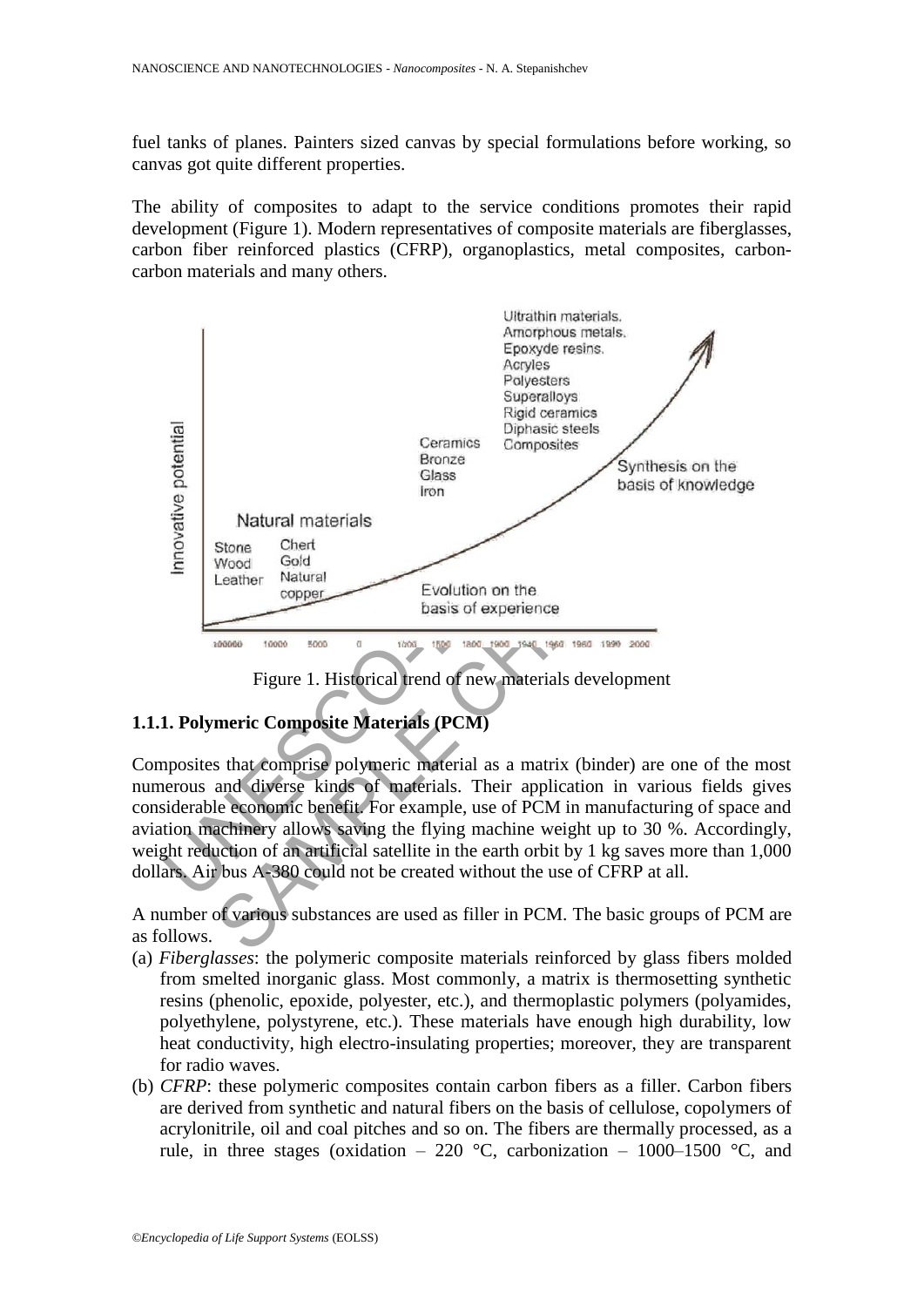graphitization – 1800–3000 °C); this leads to the formation of fibers with high carbon content (up to 99.5 % w/w). The carbon fibers obtained have different structure depending on processing mode and raw materials. More often, the same matrixes are used for manufacturing of CFRP and fiberglasses, namely, thermosetting and thermoplastic polymers. The basic advantages of CFRP in comparison with fiberglasses are their low density and higher module of elasticity; CFRP are very light-weighted and, at the same time, strong materials. Carbon fibers and CFPR have almost zero factor of linear expansion. All CFPR are black in color, carry electrical current well, what limits area of their application a little. CFPR are used in aircraft, rocket production, mechanical engineering, space-system engineering, biomedical engineering, prosthetic devices, at manufacturing of light bicycles, ski and other sports equipment.

- (c) *Boron fiber reinforced polymers* (BFRP): the composite materials containing boron fibers as a filler; the fibers are introduced in a thermoset polymeric matrix and are presented both in the form of monothreads and in the form of the plaits braided by an auxiliary glass thread or tapes in which boron threads are bound with other threads. Because of the high rigidity of the threads, the resulting material possesses high mechanical properties (boron fibers have the greatest compression strength in comparison with fibers of other materials) and high fastness to aggressive conditions, but its high brittleness complicates processing and imposes restrictions in respect of the form of products made of BFRP. Moreover, the cost of boron fibers is very high in connection with peculiarities of production technology (boron precipitates from chloride on the tungsten support which cost can reach up to 30 % of the fiber cost). Thermal properties of BFRP are determined by thermal stability of a matrix, therefore working temperatures, as a rule, are low.
- an auxiliary glass thread or tapes in which boron thread<br>threads. Because of the high rigidity of the threads, the resultigh mechanical properties (boron fibers have the greatest<br>comparison with fibers of other materials) is a filler; the fibers are introduced in a thermoset polymeric matrix and<br>d both in the form of monothreads and in the form of the plaits braide<br>dilary glass thread or tapes in which boron directors. Hereads are bound wi (d) *Organoplastics*: composites comprising organic synthetic fibers or occasionally natural and artificial fibers in the form of plaits or threads, fabrics, paper, etc., as a filler. In thermosetting organoplastics, epoxide, polyester and phenolic resins, as well as polyimides serve as a matrix, as a rule. The material contains 40–70 % of a filler. The filler content in organoplastics based on thermoplastic polymers, i. e. polyethylene, PVC, polyurethane, etc., varies in wider range – from 2 to 70 %. Organoplastics have low density, they are lighter than fiberglasses and CFRP; relatively high tensile strength; high shock and dynamic resistance, but, at the same time, low compression strength and bending resistance. The orientation of filler macromolecules plays an important role in improvement of mechanical characteristics of the organoplastics. Macromolecules of rigid-chain polymers such as polyparaphenylene terephthalamide (kevlar) are oriented mainly along the cloth axis thus possessing high tensile strength along fibers. The materials reinforced by kevlar are used in production of ballistic armor vests.
- (e) *The polymers filled with powders*. More than 10,000 brands of filled polymers are known. The role of fillers consists both in cost reduction and in obtaining materials with special properties. For the first time, manufacture of filled polymer was started by Dr. Baekeland (Leo H. Baekeland, USA) who discovered a way of synthesis of phenol formaldehyde (bakelite) resin in the early 20th century. The first production sample on the basis of this technology was made in 1916; it was the transmission switch knob in *Rolls-Royce*. The filled thermosetting polymers are widely used up to now.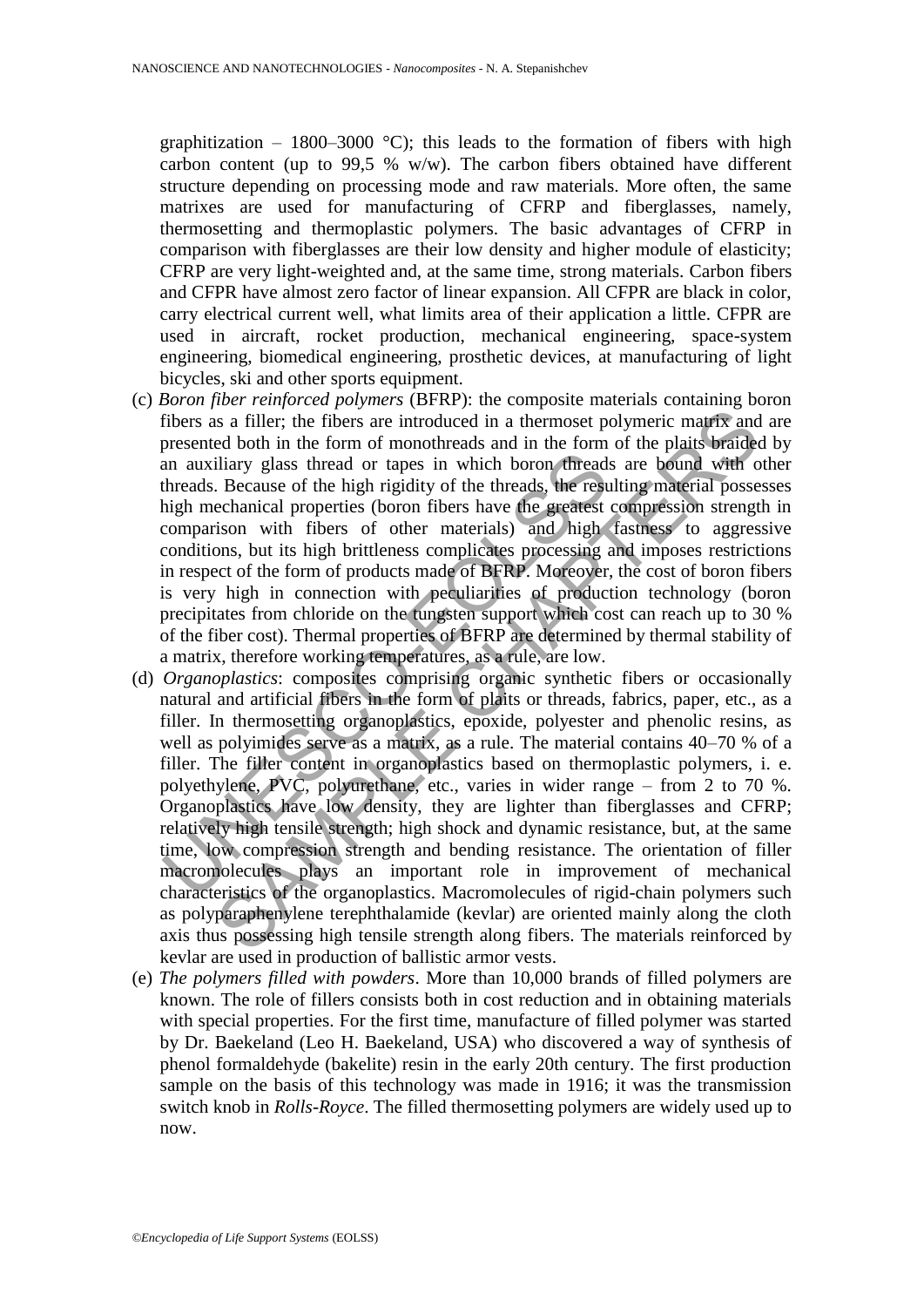(f) *Textolites:* layered plastics reinforced by fabrics of various fibers. The manufacturing technology of textolites has been developed in 1920th on the basis of phenol formaldehyde resin. In order to obtain textolite plates, fabric cloths were impregnated with resin and further pressed at elevated temperatures. It is difficult to overestimate the role of an early application of textolites – coating for kitchen tables. Main principles of production of textolites remained the same, but now they are formed not only as plates, but also as shaped products. Of course, the range of initial materials had been extended. In textolites, binding agents are represented by wide range of thermoset and thermoplastic polymers; sometimes inorganic binders based on silicates and phosphates are used as well. Fabrics of various fibers – cotton, synthetic, glass, carbon, asbestos, basalt fibers, etc. – are used as fillers. Properties and application of textolites are accordingly diverse.

### **1.1.2. Metal-matrix Composite Materials**

Aluminum, magnesium, nickel, copper, etc., are used as matrix in metal-based composites. A filler is represented by either high-strength fibers or high-melting-point particles of various degree of dispersion that are not dissoluble in the matrix metal.

minum, magnesium, nickel, copper, etc., are used as<br>posites. A filler is represented by either high-strength fibe-<br>icles of various degree of dispersion that are not dissoluble is<br>certies of dispersion-strengthened metal c al-matrix Composite Materials<br>
a., magnesium, nickel, copper, etc., are used as matrix in metal-b.<br>
A filler is represented by either high-strength fibers or high-melting-p<br>
various degree of dispersion that are not disso Properties of dispersion-strengthened metal composites are isotropic, i. e., identical in all directions. Addition of 5-10 % of reinforcing filler (refractory oxides, nitrides, borides, carbides) leads to increase of resistibility of a matrix to loadings. The effect of increase in durability is rather insignificant; however, the increase in thermal stability of a composite in comparison with an initial matrix is valuable. So, introduction of fine powder of thorium oxide or zirconium oxide into heat-resisting chrome-nickel alloy allows increasing temperature at which goods made of this alloy are capable to work long from 1000 °C to 1200 °C. Dispersion-strengthened metal composites are produced by means of introduction of the filler powder into fused metal, or by the methods of powder metallurgy.

Reinforcing of metals by fibers, filamentary crystals, wires considerably raises both durability and heat resistance of a metal. For example, the alloys of Aluminum reinforced by boron fibers can be used at the temperatures up to 450–500 °C instead of 250–300 °C. Oxide, boride, carbide, nitride metal fillers and carbon fibers are used. Because of fragility, ceramic and oxide fibers do not allow plastic deformation of a material that makes considerable technological difficulties at manufacturing of products whereas use of more plastic metal fillers allows reforming. Such composites are produced by means of infiltration of bunches of fibers by metal melts, electrodeposition, blending with metal powder with subsequent baking and so on.

In  $1970<sup>th</sup>$ , first materials reinforced by filamentary monocrystals ("whiskers") appeared. Filamentary crystals are produced by means of drawing alloy through the dies. "Whiskers" of Aluminum oxide, beryllium oxide, carbides of boron and silicon, Aluminum and silicon nitrides, etc.,  $0.3-15\times10^{-3}$  m in length and  $1-30\times10^{-6}$  m in diameter are used. Reinforcing by "whiskers" allows increasing durability and heat resistance of a material significantly. For example, flow limit of a composite composed of silver containing 24% of "whiskers" of Aluminum oxide is 30 times higher than flow limit of silver and twice as large as flow limit of other composite silver-based materials.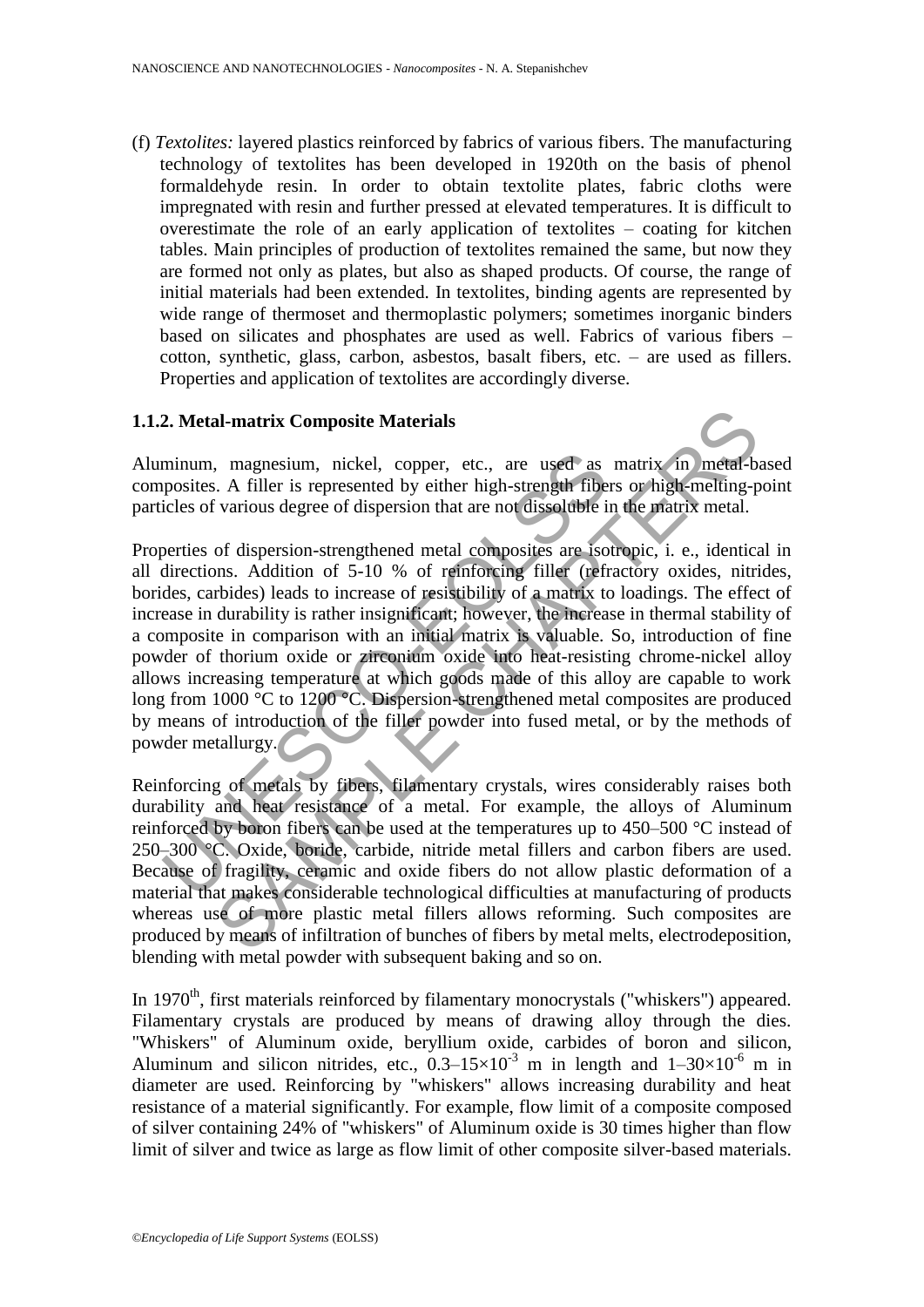Reinforcing of materials based on tungsten and molybdenum by "whiskers" of Aluminum oxide doubled their durability at a temperature of 1650 °С that allows using these materials for manufacturing of rocket nozzles.

## **1.1.3. Ceramic-matrix Composite Materials**

Reinforcing of ceramic materials by fibers or metal and ceramic disperse particles allows obtaining high-strength composites, however, the assortment of fibers suitable for ceramics reinforcing is limited by properties of an initial material. Metal fibers are used often. Extension strength grows slightly, but thermal-shock resistance increases significantly: the material cracks less at heating, but, in some cases, durability of the material falls. It depends on the balance of coefficients of thermal expansion of a matrix and a filler.

Reinforcing ceramics by disperse metal particles leads to new materials (cermets) with increased stability, tolerance to thermal shock, enhanced heat conductivity. Hightemperature cermets are used for production of details for gas turbines, armature of electric furnaces, rocketry details. Solid wear-resisting cermets are used for manufacturing of cutting tools and details. Besides, cermets are used in special technologies such as fuel elements of nuclear reactors on the basis of uranium oxide, friction materials for brake mechanisms and so on.

Ceramic composite materials are produced by hot pressing methods (tableting with subsequent compression sintering) or slip casting method (fibers are encapsulated into matrix suspension which is also exposed to baking after drying).

# **1.1.4. Hybrid Composite Materials**

eased stability, tolerance to thermal shock, enhanced he<br>eased stability, tolerance to thermal shock, enhanced he<br>perature cermets are used for production of details for gatric<br>turic furnaces, rocketry details. Solid wear g ceramics by disperse metal particles leads to new materials (cermets)<br>stability, tolerance to thermal shock, enhanced heat conductivity. He cermets are used for production of details for gas turbines, armaturemaces, roc Other class of nanocomposites is represented by organo-inorganic "hybrid materials" where organic and inorganic components interpenetrate each other at nanometer level. Among them, composite hybrid materials are distinguished consisting of molecules of organic compounds (oligomers or polymers of low molecular weight) placed in inorganic matrix and bound with it by weak Van der Waals forces. The reversed situation when nanoparticles of an inorganic material are situated in a polymeric matrix is possible, too. For example, metal polymer nanocomposites containing great amount of ferromagnetic nanoparticles about  $5 \times 10^{-9}$  m in size located at distance of the order of  $5 \times 10^{-9}$  m may be used for production of quasiperiodic superficial structures with highest data density.

At creation of composite materials, the main problem is discrepancy of physical mechanical properties of matrix (binding) and reinforcing filling. In practice, usually, strength characteristics of reinforcing filler considerably surpass properties of matrix, or it possesses pronounced antiadhesive properties that do not allow proper using of its characteristics. Since the advent of nanodispersed additives, possibility of strengthening the weaker component and adjusting its strength characteristics to the necessary level arises. In turn, this considerably improves properties of the composite and allows applying, for example, other more technological polymers which were not used earlier because of the inadequate characteristics. Besides, researches have led to discovery of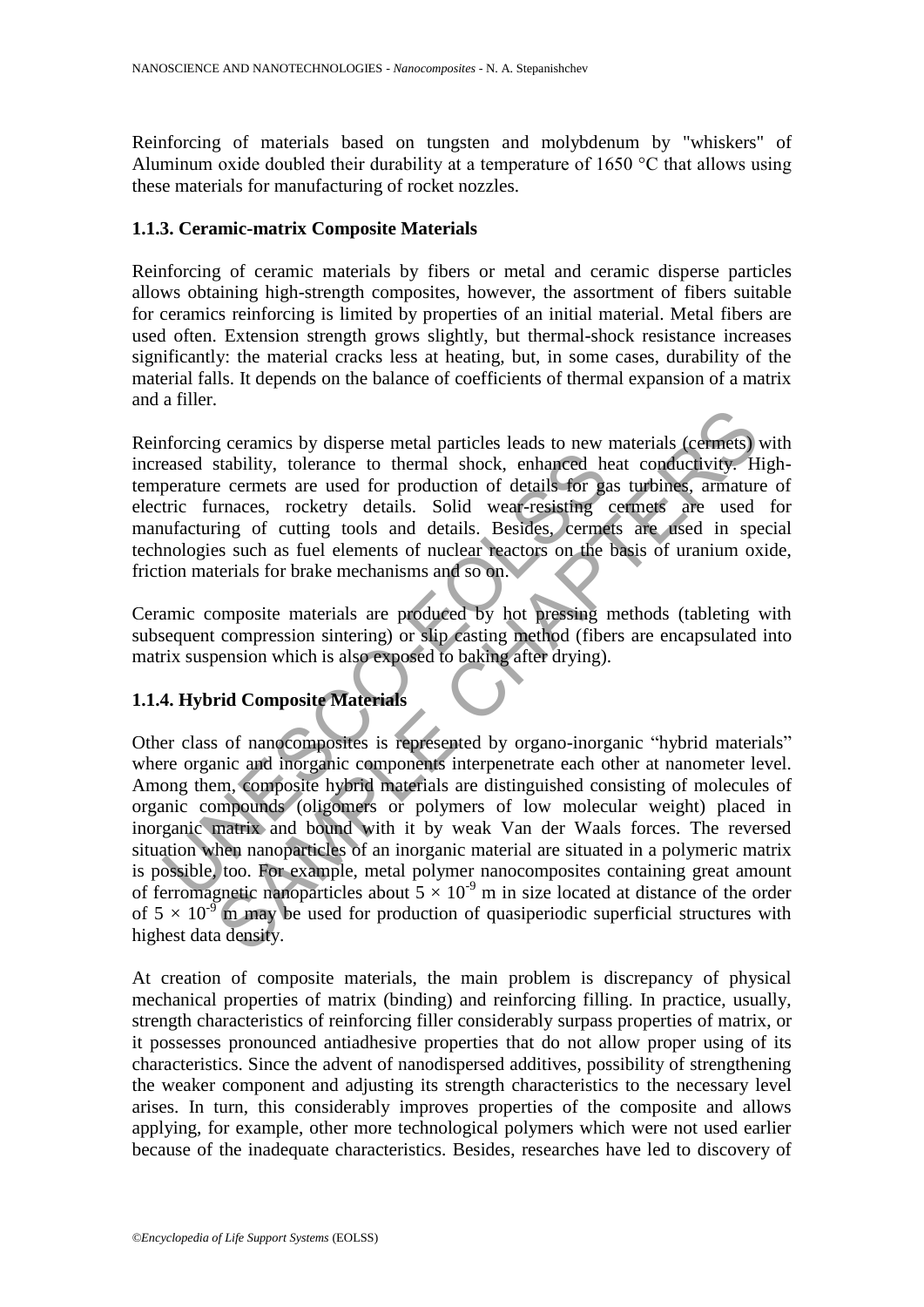new properties of nanocomposites that change essentially initial materials properties. Works on modification of reinforcing materials by fastening of various nanoparticles on their surface that leads to essential change of their properties are in progress. There is a possibility of using new reinforcing materials which were not used earlier, for example, because of antiadhesive properties (high molecular weight polyethylene).

- -
- -
- -

## TO ACCESS ALL THE **28 PAGES** OF THIS CHAPTER, Visit: http://www.eolss.net/Eolss-sampleAllChapter.aspx

#### **Bibliography**

Fisher J. E. **(**2006). Carbon nanotubes: structure and properties. In: *Nanomaterials Handbook*. Ed. by Yu. Gogotsi. Boka Raton, London, New York: CRC/Taylor & Francis. P. 41 – 76. [Methods of production of carbon nanotubes; their properties and structure are considered].

Rakov E. G. (2006). Chemistry of carbon nanotubes. In: *Nanomaterials Handbook*. Ed. by Yu. Gogotsi. Boka Raton, London, New York: CRC/Taylor & Francis. P.  $77 - 148$ . [Properties of the polymers modified by carbon nanotubes].

Rakov E. G. (2006). *Nanotubes and fullerenes*: The manual for students of high schools. Moscow: Universitetskaya kniga, Logos. 376 pp. [History of discovery of fullerenes and carbon nanotubes, scope of their possible application]. [In Russian]

Li Y., Wang K., Wei J., Gu Z., Wang Z., Luo J., Wu D. (2005). Tensile properties of long aligned doublewalled carbon nanotube strands. *Carbon* 43 (1). P. 31 – 35. [Questions of durability characteristics of carbon nanotubes and their influence on properties of nanocomposites].

iography<br>
I. E. (2006). Carbon nanotubes: structure and properties. In: Nanomat<br>
Ist. Boka Raton, London, New York: CRC/Taylor & Francis. P. 41 – 7<br>
I. Nanomatoubes; their properties and structure are considered].<br>
I. Nano Visit: http://www.colss.net/Eolss-sampleAllChapter.aspx<br>
2006). Carbon nanotubes: structure and properties. In: Manomaterials Handbook. Ed. by<br>
2006). Carbon nanotubes: structure are considered.<br>
2006). Chemistry of carbo Bourbigot S., Le Bras M., Dabrowski F., Gilman J. W., Kashiwagi T. (2000). PA-6 Clay Nanocomposite Hybrid as Char Forming Agent in Intumescent Formulations. *Fire and Materials*, **24**:201-208 [Application of layered nanoparticles to produce nanocomposites].

Drexler K. E., Peterson C., Pergamit G. (1991). Unbounding the Future: the Nanotechnology Revolution. http://www.foresight.org/UTF/Unbound LBW/index.html. [Scope of application of nanocomposites].

Lystsov V. N., Murzin N. V. (2007). *Problems of safety of nanotechnologies*. Moscow: MIFI. 70 pp. [Methods of personal protection against harmful influence of nanotechnologies]. [In Russian]

#### **Biographical Sketch**

**Nikolay Stepanishchev** was born on June 26, 1951, in Lipetsk, Russia. Graduated from the Moscow Institute of Steel and Alloys in 1974, specialty: processing of metals by pressure.

Following graduating, he did his military service in missile arm. He worked at the State Institute for Metallurgical Plant Engineering (GIPROMEZ), at military aviation factories, including abroad. He has a degree of master of sports in model aeroplane flying. Participated in programs on designing of pilotless flying units. He has created and supervised over the enterprise for manufacturing of composite products on the basis of polyester resins. Now he works at the Bauman Moscow State Technical University (BMSTU) as the senior lecturer at the Faculty of Special Machinery. He is the author of *Manufacturing of Composites* (2006, Centre Polyester, Moscow) and a chapter of the manual *Nanosized Structures: Classification, Formation and Research*, (2008, BINOM Publishing House, Moscow). He presented the reports *Composite materials with nanosized additives for perspective space vehicles* and *Design decisions of easy reusable space vehicles of a tourist class* on ΧΧΧІІІ Academic Readings on Astronautics